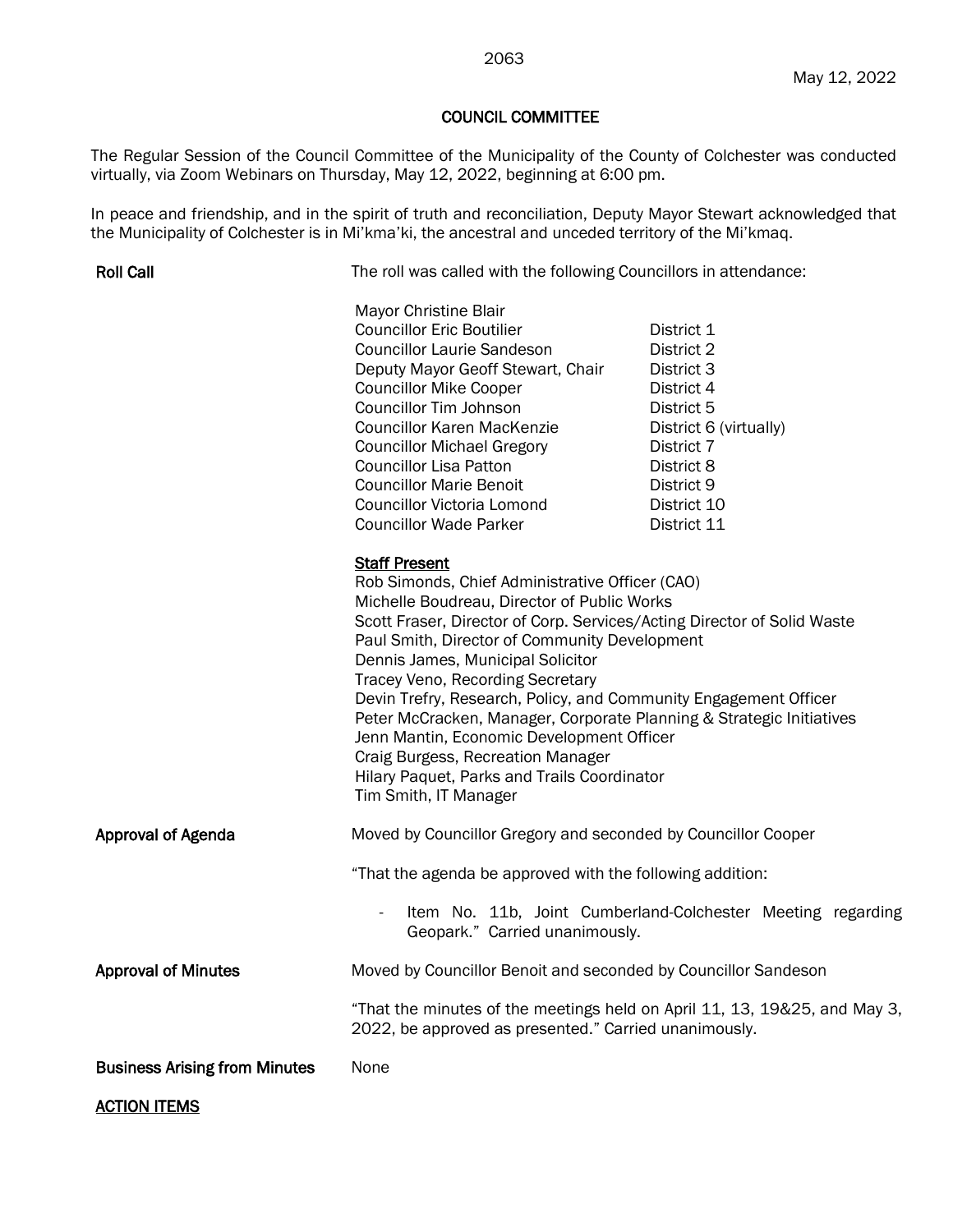| Safe Restart Funding - Arenas | Scott Fraser, Director of Corporate Services, provided a brief introduction of<br>this item including background information on the Safe Restart Funding;<br>eligibility of arenas; funds received and remaining balance; breakdown of<br>financial information provided by arenas; and, options for consideration.<br>Staff recommend funding 50% of requested amounts now, with the possibility |
|-------------------------------|---------------------------------------------------------------------------------------------------------------------------------------------------------------------------------------------------------------------------------------------------------------------------------------------------------------------------------------------------------------------------------------------------|
|                               |                                                                                                                                                                                                                                                                                                                                                                                                   |
|                               | of additional funding at a later date pending Covid-19 conditions.                                                                                                                                                                                                                                                                                                                                |

Discussion was held on Covid-19 being unpredictable and possible future needs for municipal use; process for review of claims submitted by arenas; varied amounts being claimed; urgency of need and status of arenas; types of lost revenues; and retaining the balance of funds for internal purposes.

Moved by Councillor Cooper and seconded by Councillor Gregory

"That Council Committee recommends to Council proceeding with 100% of the calculated impact." Carried unanimously.

Temporary Borrowing Resolution The Director of Corporate Services provided an overview of this item which included information pertaining to FCM funding received for capital projects over the next five years; Colchester's required contribution toward these projects; and, requirements to demonstrate ability to fund the projects via a Temporary Borrowing Resolution. Projects include the Tidal Bore Road multiuse Pathway (MUP), Brookfield and Hilden Sidewalks, Pictou Road/Croweland Drive MUP, and the most significant project, the Fundy Discovery Site Bridge.

> It was noted that at their meeting on April 28, 2022, authority was granted to May Committee to approve this Temporary Borrowing Resolution.

Moved by Councillor Boutilier and seconded by Councillor Benoit

"That Council approves that the Municipality of Colchester request a Temporary Borrowing Resolution in the amount of \$3,764,321; and,

That the Mayor and CAO be authorized to sign the Temporary Borrowing Resolution, as presented." Carried unanimously.

Heart's Haven Memorial Park *Councillors Benoit and Lomond recused themselves from the discussion on the Heart's Haven Memorial Park.*

> Discussion on the Heart's Haven Memorial Park was tabled at the March 31st meeting. Deputy Mayor Stewart advised that a motion is required to lift the tabled motion.

Moved by Councillor Gregory and seconded by Councillor Patton

"That the motion to table discussion on the Heart's Haven Memorial Park be lifted." Carried unanimously.

Jenn Mantin, Economic Development Officer, advised that at the April Committee meeting, an item was brought forward seeking approval of extents of the Heart's Haven Memorial Park (HHMP). At that time, discussion was held on the impacts the HHMP would have on Debert Business Park, including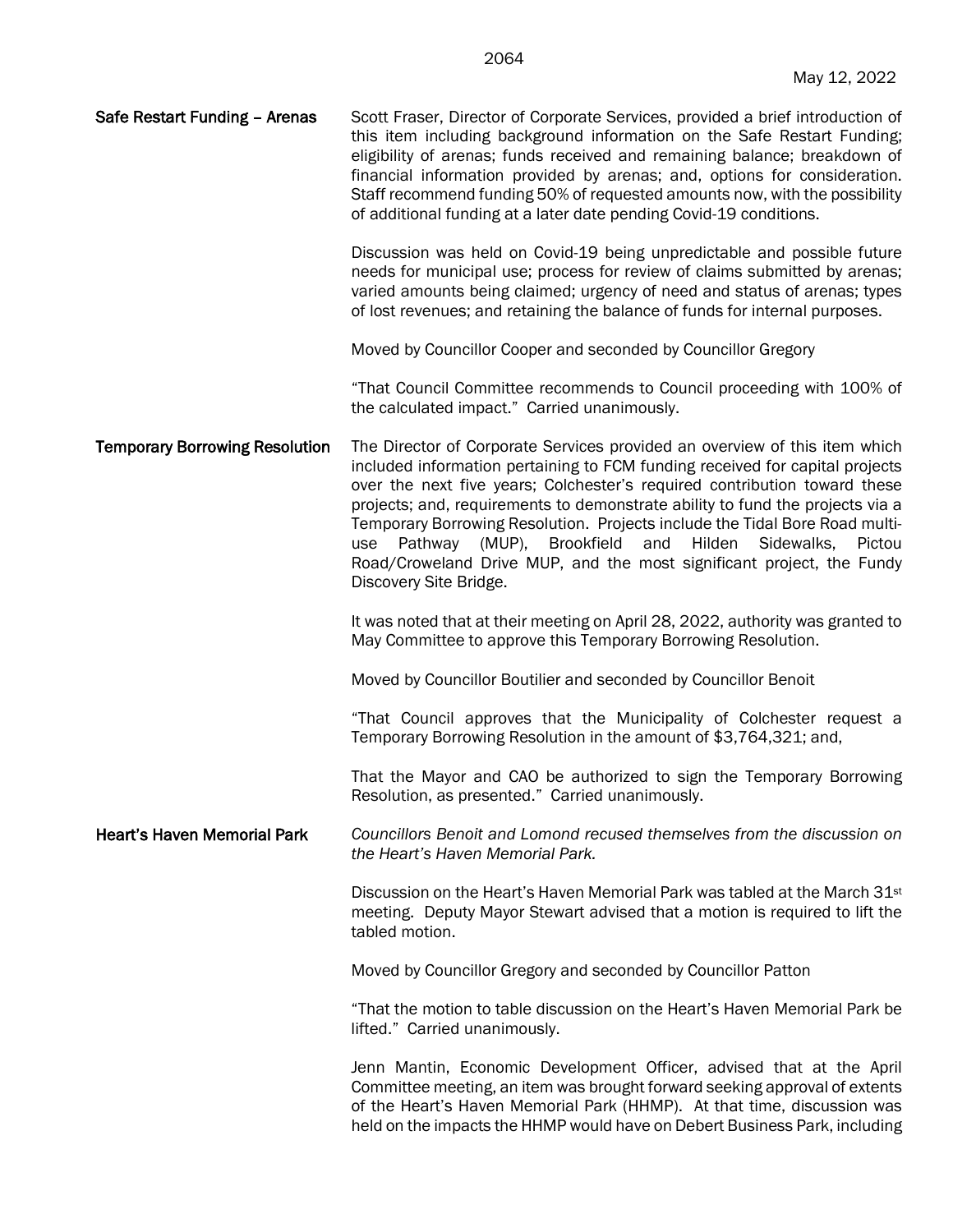location of a future rail spur. Since that time, staff have consulted with CN Rail and determined there are alternative options for rerouting the spur line.

Included as part of her presentation was details on rerouting the spur line including associated costs and responsibilities of costs; and, various options for extents and footprints of the HHMP for Council consideration. All options capture the expectations and original intents of the HHMP. Ms. Mantin also advised that all funding goals have been met and the families and community are eager to start construction as soon as possible.

It was noted that at their meeting on April 28, 2022, authority was granted to May Committee to make a decision on the Heart's Haven Memorial Park.

*Alternate Chair Cooper assumed the role of Chair to allow the Deputy Mayor to speak on this item.*

Referring to the option of a 12.52-acre footprint, the Deputy Mayor requested verification that this option would not inhibit a future rail spur and that it would not affect the memorial sites. Ms. Mantin confirmed that was correct.

Discussion was held on who would be responsible for costs of the rail spur; requirements for an above grade crossing; buffers in each of the options; trails in the HHMP; maintenance of the Park and staff capacity; and ownership of Park.

Moved by Deputy Mayor Stewart and seconded by Councillor Sandeson

"That Council approves an area of approximately 12.52 acres (50,666 m2), frontage of 1280 feet (390 m), and depth of 47 feet (146 m) for the Hearts Haven Memorial Park, Debert." Carried unanimously.

A*t this point, the Deputy Mayor resumed the role of Chair.*

Lower Truro Spring Parking Lot Paving Michelle Boudreau, Director of Public Works, presented this item which included information on the property, existing leases, past issues concerning traffic, condition of parking lot, and allocation of funds in the budget for potential future paving.

> Brief discussion was held on the ownership of the property; possible purchase of lands; concerns regarding ownership and liability; no interest in paving a lot that is not owned by the Municipality; what is required to maintain the lot and who would carry out the work; the need to maintain the parking lot; and, reviewing again once the current lease is up.

Moved by Councillor Parker and seconded by Councillor Johnson

"That Council Committee recommends to Council that the parking lot at the Lower Truro Spring be maintained status quo until the current lease expires; and,

That the \$20,000 be put in the Special Operating Reserve for possible future use." Carried unanimously.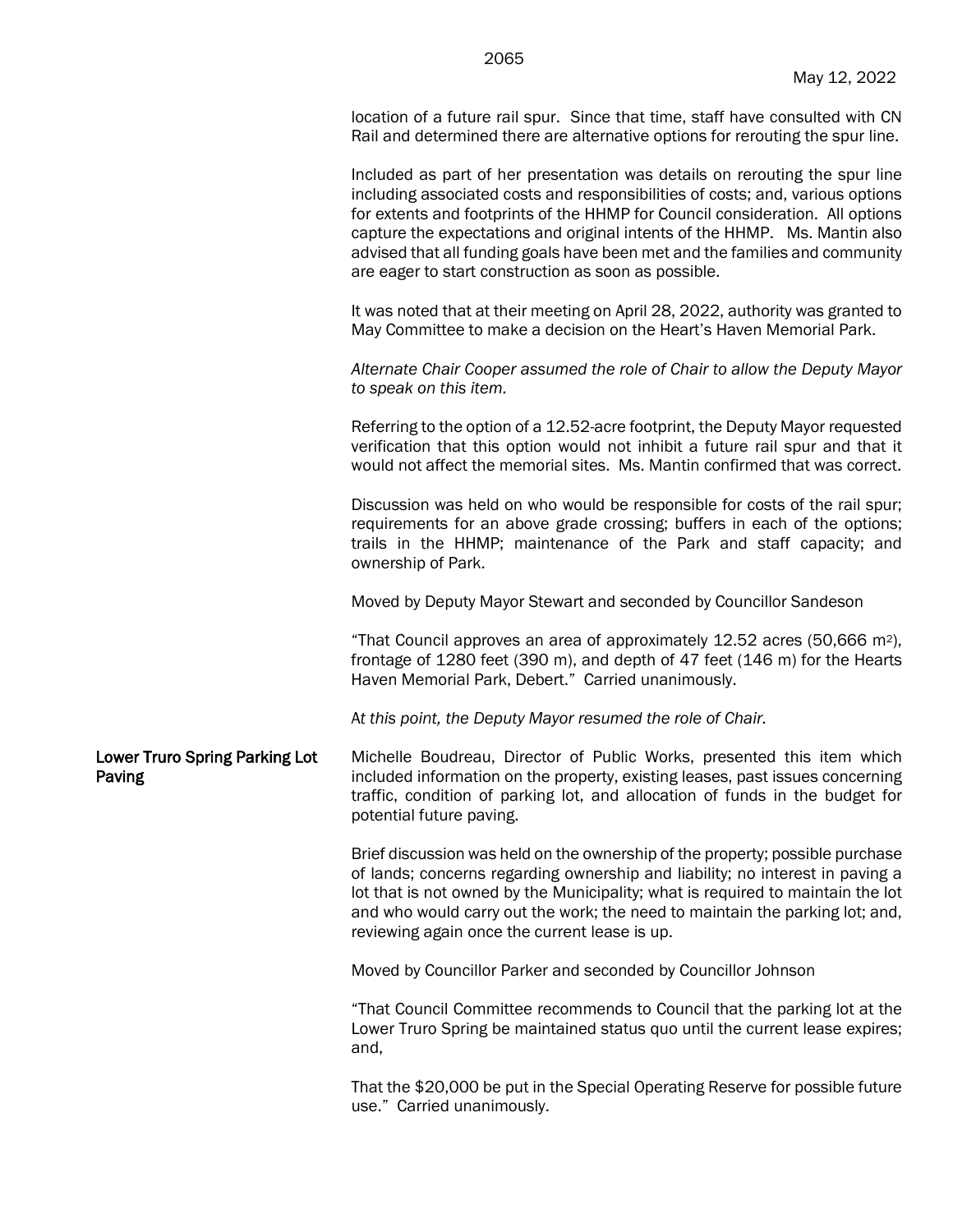| Neighbourhood Nuisance By-law<br>Amendment | Devin Trefry, Research, Policy, and Community Engagement Officer, indicated<br>that this item is in relation to the issue of the tractor trailer parking on<br>Fenwood Avenue. The Municipal Solicitor has explored legal options to<br>enable us to deal with these types of issues and recommends an amendment<br>to the Neighbourhood Nuisance By-law to incorporate the authority under |
|--------------------------------------------|---------------------------------------------------------------------------------------------------------------------------------------------------------------------------------------------------------------------------------------------------------------------------------------------------------------------------------------------------------------------------------------------|
|                                            | Section 318 of the Municipal Government Act. If Council is amenable to this,<br>an Action Item to amend the By-law will be brought forward at the end of the<br>month for First Reading.                                                                                                                                                                                                    |

Moved by Councillor Parker and seconded by Councillor Boutilier

"That staff be directed to bring forward the amendments to the Neighbourhood Nuisance By-law, as presented, at the end of the month for First Reading." Carried unanimously.

Colchester Courage Award Policy Council previously directed staff to investigate a Colchester Courage Award Policy. Mr. Trefry presented a draft policy for Council consideration. Highlights of the Policy include definitions; eligibility; nominations and process; and, award and presentations.

> Concern was expressed regarding timeframe for nominations. Two years may be limiting and there needs to be flexibility, especially in the inaugural year. Maintaining confidentiality of nominations was also discussed and was suggested that it be incorporated into the Policy if possible.

Moved by Mayor Blair and seconded by Councillor Gregory

"That staff be directed to bring back amendments as discussed, at the end of month Council meeting." Carried unanimously.

**TAAC Revitalization Project** At their May  $3^{rd}$  Council Committee presentation meeting, Council referred the presentation from Brian Wood on the TAAC Revitalization Project to Committee for discussion.

> *Alternate Chair Cooper assumed the role of Chair to allow the Deputy Mayor to address this item.*

> During debate, Council discussed the funding conditions of the original approved funding of \$310,000 and the caveat that Colchester would have no responsibility for operating costs or deficits; concerns with increased funding totalling \$500,000; and providing funding over a number of years.

Moved by Deputy Mayor Stewart and seconded by Mayor Blair

"That Council Committee recommends that Council support the TAAC Revitalization Project in the amount of \$350,000 over three years with the same conditions of the original approved funding in 2018; and,

That progress reports on the project be provided on a regular basis." Carried unanimously.

A*t this point, the Deputy Mayor resumed the role of Chair.*